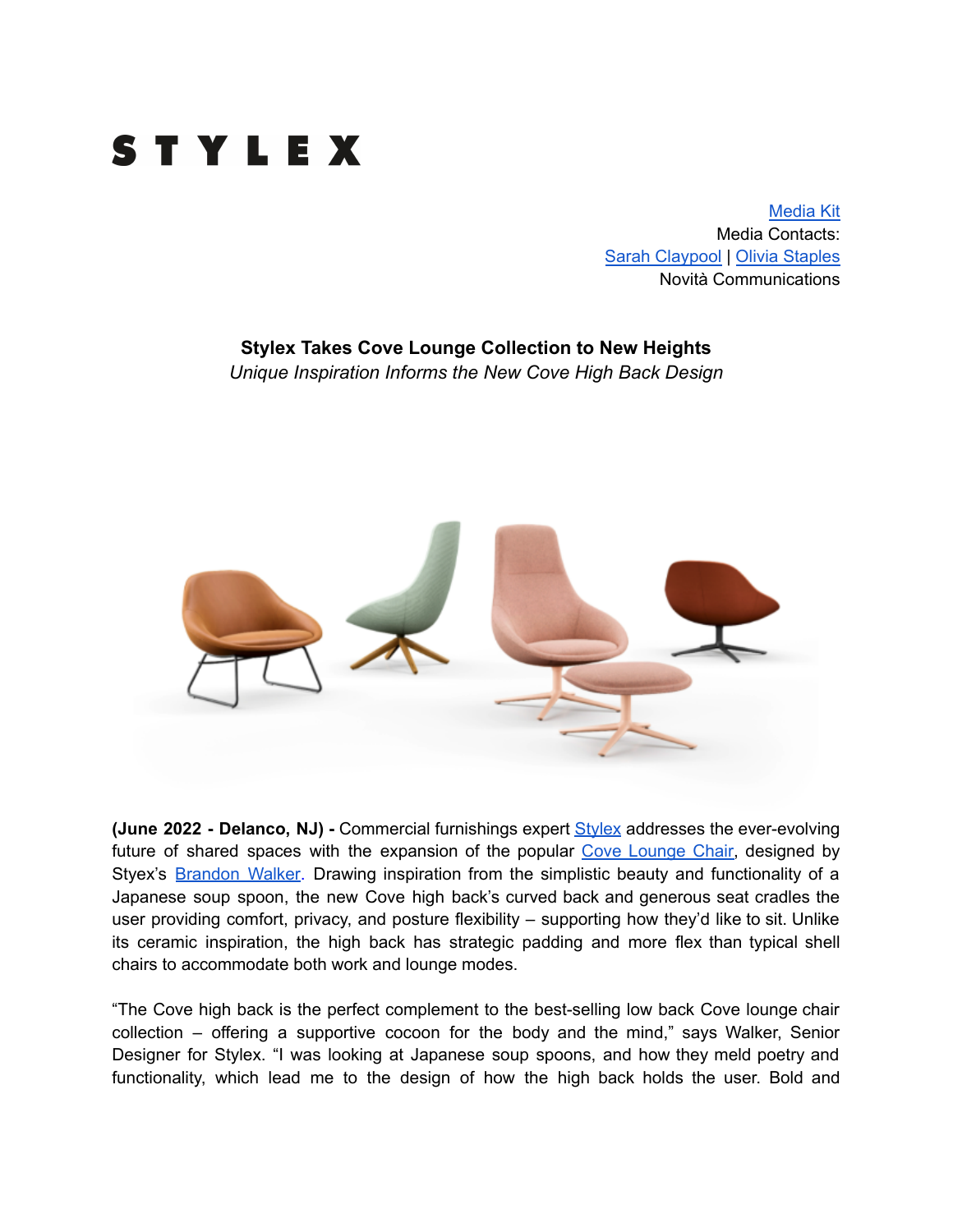welcoming with its open posture and enveloping shape, it was only natural to take it to the next level."

As much about comfort as form, Cove features a sculpted spoon-like seat that supports a full range of formal and relaxed postures—with room to spare for a laptop, a cup of coffee, or a good book. The new high back option provides visual and aural privacy, making personal meetings and focused work easier in open spaces, while the swivel base option and coordinating ottoman make it suitable for collaborative settings. Serving as a bridge in promoting productivity through conversation and collaboration, the stunning lounge piece responds to the need for fluidity and adaptability in today's workspaces.

Celebrating design and material diversity, Cove achieves aesthetic flexibility with multiple base options and a sophisticated palette of 26 VOC-free powder-coat finishes and natural woods, including maple, white oak, and walnut. Available with sled, four-leg, fixed, and swivel base options, Cove allows designers to mix and match, creating a more vibrant, dynamic workspace that brings higher levels of productivity, worker fulfillment, health, and safety. Three upholstery styles further add to Cove's individuality, including a dual upholstery option which allows for contrasting or coordinating fabric selection on the seat and shell. Whether used as a focal lounge piece or grouped to support informal gatherings, Cove's soft, organic share enhances appeal and usability within any environment.

Crafted in the U.S. with special consideration for the environment, Cove is Greenguard IAQ and Level 1 certified and available in CET, making it easy to specify. Additional sustainability features include Cove's VOC-free powder coat finishes, water-based adhesives, and rigid, plant-based polyurethane shells with molded foam. The chair's aluminum bases and sled frame model steel tube bases are also made of recycled material. As with all Stylex products, the Cove family of seating is backed by a 10-year performance warranty.

Taking cues from timeless serveware, Walker's approachable and iconic design makes spaces more comfortable while serving every type of environment and application. Capable of supporting a variety of tasks in flexible workspaces, fostering creativity in learning environments and beyond, Cove's possibilities are truly endless and evergreen.

To learn more about Stylex's 'Enduring Companions' as the brands' full range of solutions, all of which are made in the USA, visit [Stylex](http://stylexseating.com/) online.

# # #

## **ABOUT STYLEX**

For more than six decades Stylex has designed and fabricated furnishings for both the workplace and healthcare, hospitality, and educational environments. We carefully consider the seating, tables, and lounge pieces we offer, balancing aesthetics, performance, and value. A desire to serve users ever-evolving needs has led us to collaborate with the field's top designers and engineers. Made from durable, sustainable materials that ensure their long life, our